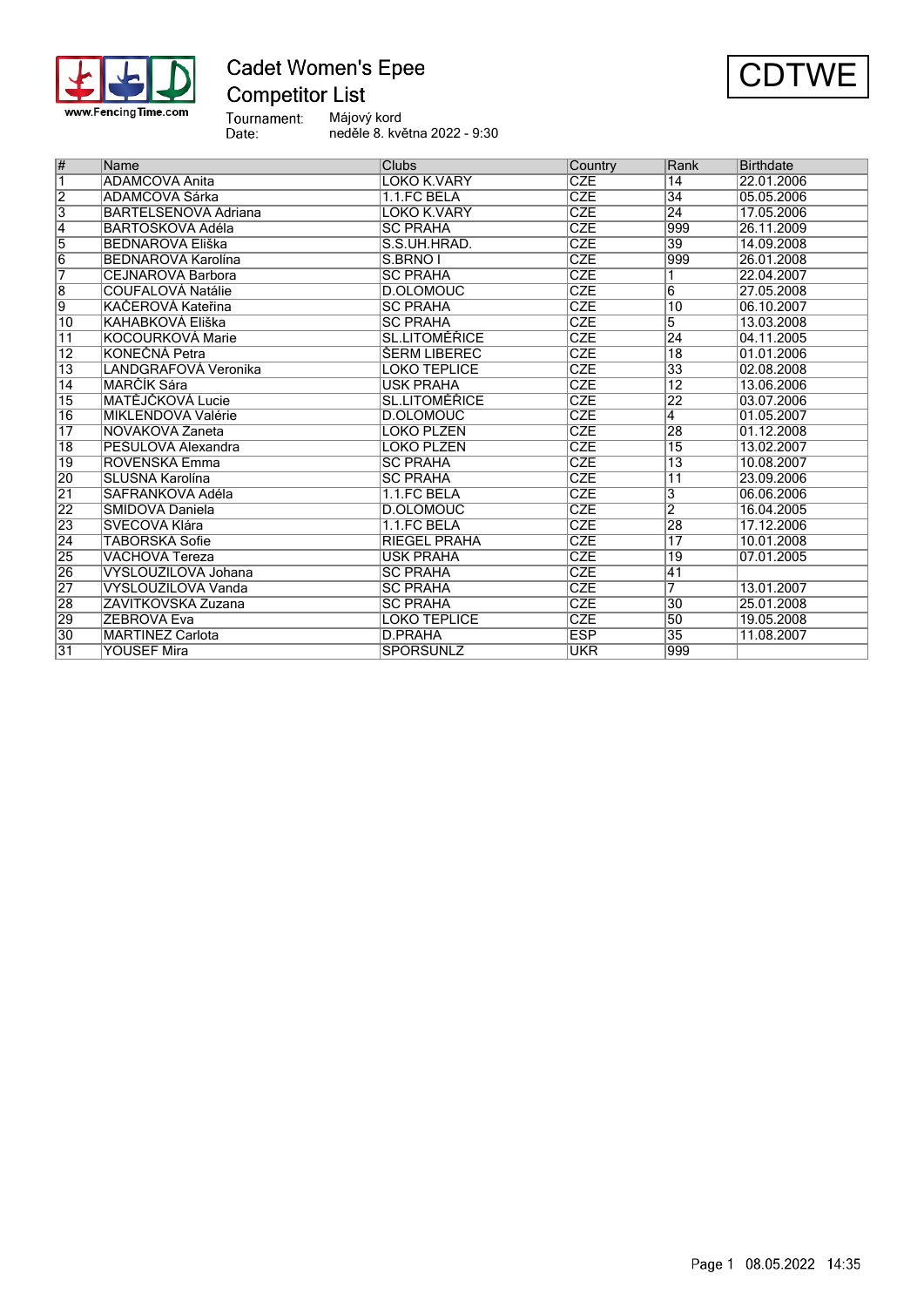|                                                                                                            | Májový kord |  |  |  |  |  |  |  |
|------------------------------------------------------------------------------------------------------------|-------------|--|--|--|--|--|--|--|
| Stonky 860, 686 01 Uherské Hradiště                                                                        |             |  |  |  |  |  |  |  |
| neděle 8. května 2022                                                                                      |             |  |  |  |  |  |  |  |
| <b>Cadet Women's Epee</b>                                                                                  |             |  |  |  |  |  |  |  |
| Total # of competitors: 31<br>Total # of poules: 4                                                         |             |  |  |  |  |  |  |  |
| 4 poules<br>Round 1<br>1 poule of 7 and 3 poules of 8<br>All competitors (100%) promoted to the next round |             |  |  |  |  |  |  |  |
| Round 2<br>Incomplete DE table of 32 fenced through the finals, no fence-off for third                     |             |  |  |  |  |  |  |  |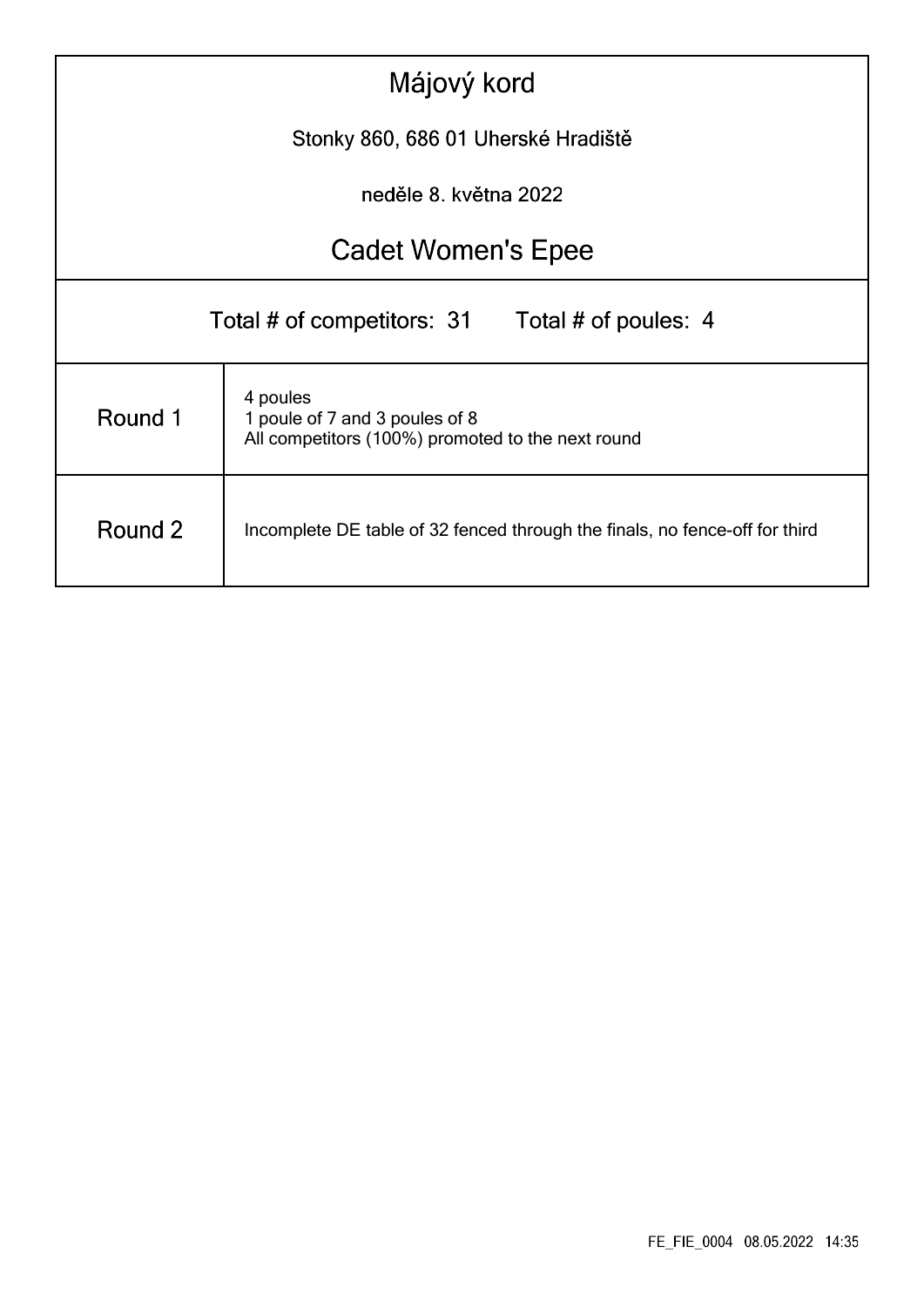

### **Cadet Women's Epee** Seeding for Round #1 - Poule



Tournament:<br>Date: FIE Document:

Májový kord neděle 8. května 2022 - 9:30 FE\_FIE\_0001.2

| Seed            | Name                     | <b>Club</b>          | Country    | Rank            | Notes |
|-----------------|--------------------------|----------------------|------------|-----------------|-------|
| ī               | <b>CEJNAROVÁ Barbora</b> | <b>SC PRAHA</b>      | <b>CZE</b> |                 |       |
| $\overline{2}$  | ŠMÍDOVÁ Daniela          | D.OLOMOUC            | <b>CZE</b> |                 |       |
| $\overline{3}$  | SAFRÁNKOVÁ Adéla         | 1.1.FC BĚLÁ          | <b>CZE</b> | 3               |       |
| $\overline{4}$  | MIKLENDOVÁ Valérie       | D.OLOMOUC            | <b>CZE</b> | 4               |       |
| $\overline{5}$  | KAHABKOVÁ Eliška         | <b>SC PRAHA</b>      | <b>CZE</b> | 5               |       |
| $\overline{6}$  | COUFALOVÁ Natálie        | D.OLOMOUC            | <b>CZE</b> | 6               |       |
| $\overline{7}$  | VYSLOUŽILOVÁ Vanda       | <b>SC PRAHA</b>      | <b>CZE</b> | 7               |       |
| $\overline{8}$  | KAČEROVÁ Kateřina        | <b>SC PRAHA</b>      | <b>CZE</b> | 10              |       |
| 9               | SLUŠNÁ Karolína          | <b>SC PRAHA</b>      | <b>CZE</b> | $\overline{11}$ |       |
| 10              | MARČÍK Sára              | USK PRAHA            | <b>CZE</b> | $\overline{12}$ |       |
| $\overline{11}$ | ROVENSKÁ Emma            | <b>SC PRAHA</b>      | <b>CZE</b> | $\overline{13}$ |       |
| $\overline{12}$ | <b>ADAMCOVÁ Anita</b>    | LOKO K.VARY          | <b>CZE</b> | 14              |       |
| $\overline{13}$ | PEŠULOVÁ Alexandra       | LOKO PLZEŇ           | <b>CZE</b> | 15              |       |
| $\overline{14}$ | TÁBORSKÁ Sofie           | <b>RIEGEL PRAHA</b>  | <b>CZE</b> | 17              |       |
| $\overline{15}$ | KONEČNÁ Petra            | ŠERM LIBEREC         | <b>CZE</b> | $\overline{18}$ |       |
| 16              | VÁCHOVÁ Tereza           | <b>USK PRAHA</b>     | <b>CZE</b> | 19              |       |
| $\overline{17}$ | MATĚJČKOVÁ Lucie         | <b>SL.LITOMÉŘICE</b> | <b>CZE</b> | 22              |       |
| $\overline{18}$ | KOCOURKOVÁ Marie         | <b>SL.LITOMÉŘICE</b> | <b>CZE</b> | 24              |       |
| 19              | BARTELSENOVÁ Adriana     | LOKO K.VARY          | <b>CZE</b> | 24              |       |
| 20              | ŠVECOVÁ Klára            | 1.1.FC BĚLÁ          | <b>CZE</b> | 28              |       |
| $\overline{21}$ | NOVÁKOVÁ Žaneta          | LOKO PLZEŇ           | <b>CZE</b> | 28              |       |
| 22              | ZÁVITKOVSKÁ Zuzana       | <b>SC PRAHA</b>      | <b>CZE</b> | $\overline{30}$ |       |
| 23              | LANDGRAFOVÁ Veronika     | LOKO TEPLICE         | CZE        | 33              |       |
| $\overline{24}$ | ADAMCOVÁ Šárka           | 1.1.FC BĚLÁ          | <b>CZE</b> | 34              |       |
| 25              | <b>MARTINEZ Carlota</b>  | D.PRAHA              | <b>ESP</b> | $\overline{35}$ |       |
| 26              | <b>BEDNÁŘOVÁ Eliška</b>  | S.S.UH.HRAD.         | <b>CZE</b> | 39              |       |
| $\overline{27}$ | VYSLOUŽILOVÁ Johana      | <b>SC PRAHA</b>      | <b>CZE</b> | $\overline{41}$ |       |
| 28              | ŽEBROVÁ Eva              | <b>LOKO TEPLICE</b>  | <b>CZE</b> | 50              |       |
| 29              | <b>YOUSEF Mira</b>       | SPORŠÚNLZ            | <b>UKR</b> | 999             |       |
| 30              | BEDNÁŘOVÁ Karolína       | S.BRNO I             | <b>CZE</b> | 999             |       |
| $\overline{31}$ | BARTOŠKOVÁ Adéla         | <b>SC PRAHA</b>      | <b>CZE</b> | 999             |       |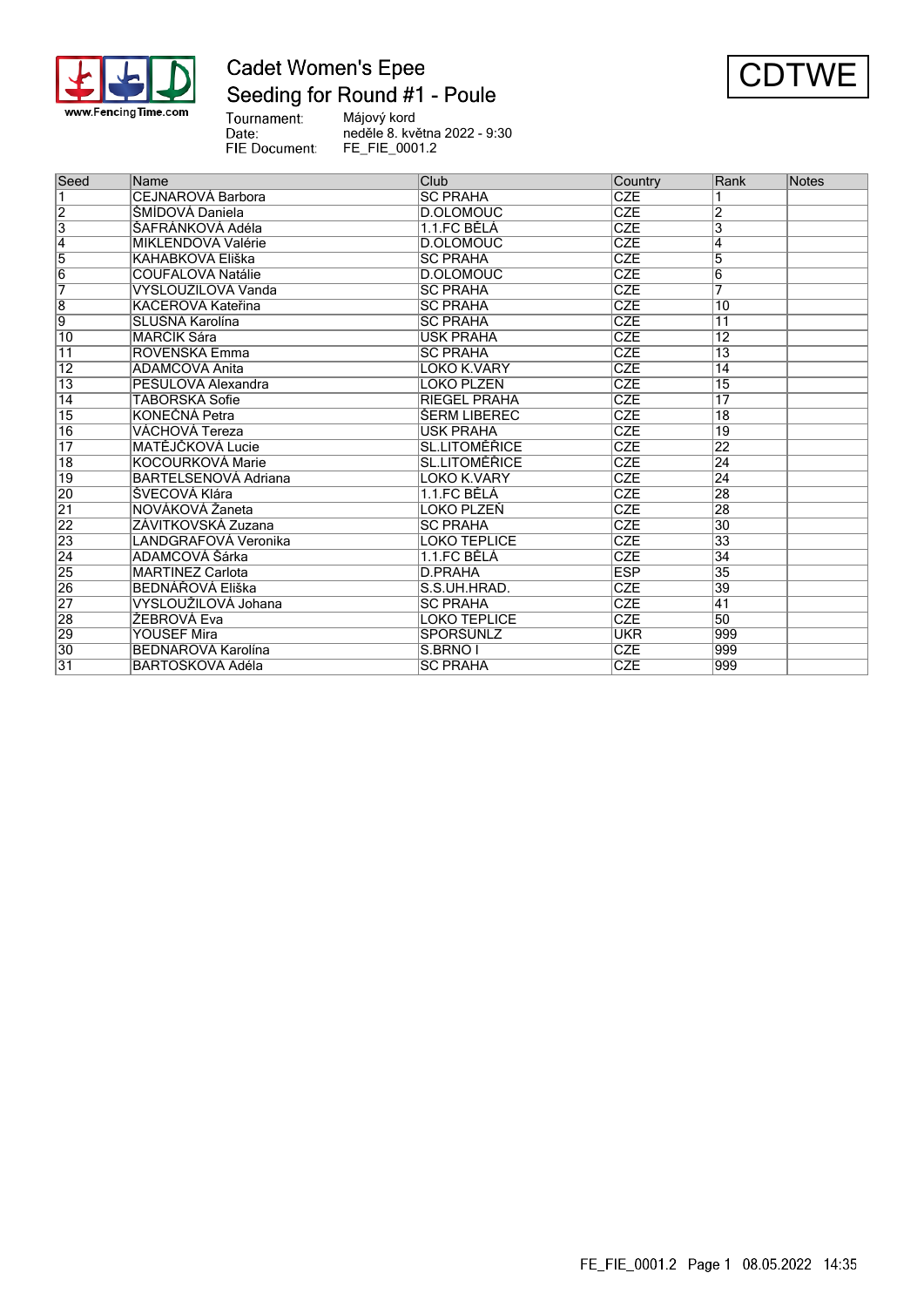

### **Cadet Women's Epee Round #1 Poule Results**



Tournament: Májový kord Date: neděle 8. května 2022 - 9:30 FIE Document: FE\_FIE\_0007

|                 | Piste 1,2               | Referee(s):                                                                       |                |                |                |                |                |                |                |                |                |   |      |     |               |       |
|-----------------|-------------------------|-----------------------------------------------------------------------------------|----------------|----------------|----------------|----------------|----------------|----------------|----------------|----------------|----------------|---|------|-----|---------------|-------|
|                 | 9:30                    | BEDNÁŘOVÁ Zdeňka (S.S.UH.HRAD. / CZE)<br>KOŘÍNKOVÁ Miroslava (S.S.UH.HRAD. / CZE) |                |                |                |                |                |                |                |                |                |   |      |     |               |       |
| <b>Name</b>     |                         | Affiliation                                                                       | #              | 1              | $\overline{2}$ | 3              | 4              | 5              | 6              | 7              | 8              | V |      |     | V/M HS HR Ind |       |
|                 | KAČEROVÁ Kateřina       | <b>SC PRAHA / CZE</b>                                                             | 1              |                | V5             | D4             | V5             | V5             | V5             | V5             | V5             | 6 | 0,86 | -34 | 21            | 13    |
| SLUŠNÁ Karolína |                         | SC PRAHA / CZE                                                                    | $\mathcal{P}$  | D4             |                | D <sub>3</sub> | D4             | D4             | V5             | V <sub>5</sub> | V <sub>5</sub> | 3 | 0,43 | 30  | 24            | 6     |
|                 | CEJNAROVÁ Barbora       | SC PRAHA / CZE                                                                    | 3              | V5             | V5             |                | V <sub>5</sub> | D <sub>2</sub> | V5             | V <sub>5</sub> | V <sub>5</sub> | 6 | 0,86 | 32  | 24            | 8     |
|                 | MATĚJČKOVÁ Lucie        | SL.LITOMĚŘICE / CZE                                                               | $\overline{4}$ | D <sub>2</sub> | V5             | D4             |                | D4             | D <sub>2</sub> | V5             | D <sub>3</sub> | 2 | 0,29 | 25  | 33            | -8    |
|                 | VÁCHOVÁ Tereza          | <b>USK PRAHA / CZE</b>                                                            | 5.             | D <sub>3</sub> | V <sub>5</sub> | V <sub>5</sub> | V5             |                | V5             | V <sub>5</sub> | V <sub>5</sub> | 6 | 0,86 | 33  | 25            | 8     |
|                 | <b>MARTINEZ Carlota</b> | D.PRAHA / ESP                                                                     | 6              | D1             | D <sub>2</sub> | D1             | V <sub>5</sub> | D <sub>2</sub> |                | V <sub>5</sub> | D1             | 2 | 0.29 | 17  | 31            | $-14$ |
|                 | ADAMCOVÁ Šárka          | 1.1.FC BĚLÁ / CZE                                                                 |                | D4             | D <sub>1</sub> | D <sub>3</sub> | D <sub>4</sub> | D4             | D4             |                | V <sub>5</sub> | 1 | 0.14 | 25  | 31            | -6    |
|                 | BEDNÁŘOVÁ Karolína      | S.BRNO I / CZE                                                                    | 8              | D <sub>2</sub> | D1             | D4             | V <sub>5</sub> | D4             | V5             | D1             |                | 2 | 0.29 | 22  | 29            | $-7$  |

|               | Piste 3,2            | Referee(s):<br>KARÁSEK Libor (S.S.UH.HRAD. / CZE) |                |                |                |                |                |                |                |                |                |                |      |           |    |       |
|---------------|----------------------|---------------------------------------------------|----------------|----------------|----------------|----------------|----------------|----------------|----------------|----------------|----------------|----------------|------|-----------|----|-------|
|               | 9:30                 | KOŘÍNKOVÁ Miroslava (S.S.UH.HRAD. / CZE)          |                |                |                |                |                |                |                |                |                |                |      |           |    |       |
| <b>Name</b>   |                      | <b>Affiliation</b>                                | #              |                | 2              | 3              | 4              | 5              | 6              | 7              | 8              | V              | V/M- | <b>HS</b> | HR | Ind   |
|               | BEDNÁŘOVÁ Eliška     | S.S.UH.HRAD. / CZE                                | 1              |                | D <sub>2</sub> | D <sub>3</sub> | V <sub>5</sub> | D <sub>3</sub> | D <sub>3</sub> | D1             | V5             | $\overline{2}$ | 0,29 | 22        | 32 | $-10$ |
|               | VYSLOUŽILOVÁ Vanda   | <b>SC PRAHA / CZE</b>                             | $\mathcal{P}$  | V5             |                | V <sub>5</sub> | D4             | D <sub>3</sub> | V5             | D <sub>3</sub> | V5             | 4              | 0,57 | 30        | 26 | 4     |
|               | BARTOŠKOVÁ Adéla     | <b>SC PRAHA / CZE</b>                             | 3              | V <sub>5</sub> | D <sub>2</sub> |                | D <sub>2</sub> | V5             | D <sub>2</sub> | V5             | D <sub>4</sub> | 3              | 0,43 | 25        | 30 | -5    |
|               | LANDGRAFOVÁ Veronika | LOKO TEPLICE / CZE                                | $\overline{4}$ | D <sub>3</sub> | V <sub>5</sub> | V5             |                | V5             | D <sub>2</sub> | V5             | V5             | 5              | 0,71 | 30        | 22 | 8     |
|               | ŠMÍDOVÁ Daniela      | D.OLOMOUC / CZE                                   | 5.             | V5             | V <sub>5</sub> | D <sub>3</sub> | D4             |                | D <sub>2</sub> | V5             | V5             | 4              | 0,57 | 29        | 27 | 2     |
| MARČÍK Sára   |                      | <b>USK PRAHA / CZE</b>                            | 6              | V <sub>5</sub> | D <sub>3</sub> | V <sub>5</sub> | V <sub>5</sub> | V5             |                | V <sub>5</sub> | V5             | 6              | 0,86 | 33        | 17 | 16    |
| KONEČNÁ Petra |                      | ŠERM LIBEREC / CZE                                |                | V <sub>5</sub> | V <sub>5</sub> | D <sub>4</sub> | D <sub>0</sub> | D <sub>2</sub> | D <sub>2</sub> |                | D <sub>3</sub> | $\overline{2}$ | 0,29 | 21        | 29 | -8    |
|               | KOCOURKOVÁ Marie     | SL.LITOMĚŘICE / CZE                               | 8              | D4             | D4             | V <sub>5</sub> | D <sub>2</sub> | D4             | D1             | V <sub>5</sub> |                | $\overline{2}$ | 0,29 | 25        | 32 | -7    |

|                    | Piste 4,5            | Referee(s):                       |                |                |                |                |                |                |                |                |                |   |      |    |           |       |
|--------------------|----------------------|-----------------------------------|----------------|----------------|----------------|----------------|----------------|----------------|----------------|----------------|----------------|---|------|----|-----------|-------|
| 3                  | 9:30                 | VINCENCOVÁ Ester (SC PRAHA / CZE) |                |                |                |                |                |                |                |                |                |   |      |    |           |       |
| Name               |                      | Affiliation                       | #              | 1              | 2              | 3              | 4              | 5              | 6              | 7              | 8              | v | V/M  |    | HS HR Ind |       |
|                    | BARTELSENOVÁ Adriana | LOKO K.VARY / CZE                 | 1              |                | V <sub>5</sub> | V5             | D <sub>3</sub> | D0.            | V <sub>5</sub> | D <sub>2</sub> | D <sub>3</sub> | 3 | 0,43 | 23 | 28        | $-5$  |
|                    | ROVENSKÁ Emma        | <b>SC PRAHA / CZE</b>             | $\overline{2}$ | D4             |                | D <sub>4</sub> | V <sub>5</sub> | D <sub>3</sub> | D4             | D <sub>1</sub> | D <sub>2</sub> | 1 | 0.14 | 23 | 33        | $-10$ |
|                    | VYSLOUŽILOVÁ Johana  | <b>SC PRAHA / CZE</b>             | 3              | D <sub>0</sub> | V5             |                | D <sub>0</sub> | D <sub>2</sub> | D <sub>0</sub> | D <sub>2</sub> | D <sub>2</sub> |   | 0,14 | 11 | 34        | $-23$ |
| <b>YOUSEF Mira</b> |                      | SPORŠÚNLZ / UKR                   | $\overline{4}$ | V5             | D <sub>3</sub> | V <sub>5</sub> |                | D <sub>0</sub> | D <sub>2</sub> | V <sub>5</sub> | D <sub>3</sub> | 3 | 0,43 | 23 | 27        | $-4$  |
|                    | NOVÁKOVÁ Žaneta      | LOKO PLZEŇ / CZE                  | 5              | V <sub>5</sub> | V <sub>5</sub> | V <sub>5</sub> | V <sub>5</sub> |                | D <sub>2</sub> | D <sub>3</sub> | D4             | 4 | 0,57 | 29 | 20        | 9     |
| TÁBORSKÁ Sofie     |                      | RIEGEL PRAHA / CZE                | 6              | D4             | V <sub>5</sub> | V <sub>5</sub> | V5             | V5             |                | D4             | D <sub>1</sub> | 4 | 0,57 | 29 | 23        | 6     |
|                    | COUFALOVÁ Natálie    | D.OLOMOUC / CZE                   | 7              | V5             | V5             | V5             | D4             | V5             | V5             |                | D <sub>2</sub> | 5 | 0,71 | 31 | 22        | 9     |
|                    | ŠAFRÁNKOVÁ Adéla     | 1.1.FC BĚLÁ / CZE                 | 8              | V <sub>5</sub> | V5             | V <sub>5</sub> | V <sub>5</sub> | V5             | V5             | V <sub>5</sub> |                | 7 | 1,00 | 35 | 17        | 18    |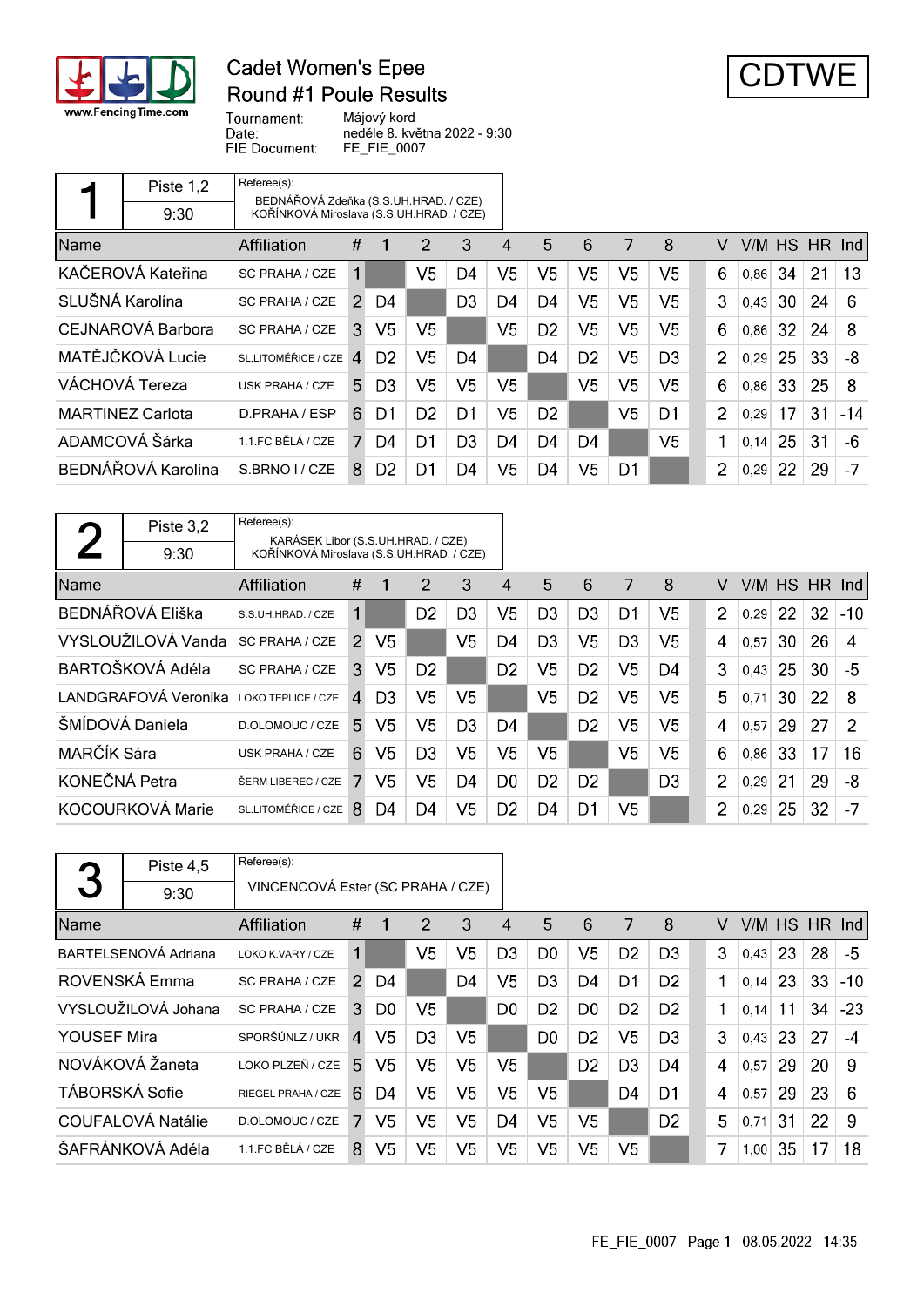|               | Piste 6,5          | Referee(s):                   |                |                |                |                |                |                |                |                |                |      |    |           |               |
|---------------|--------------------|-------------------------------|----------------|----------------|----------------|----------------|----------------|----------------|----------------|----------------|----------------|------|----|-----------|---------------|
|               | 9:30               | SALZER Matěj (SC PRAHA / CZE) |                |                |                |                |                |                |                |                |                |      |    |           |               |
| Name          |                    | Affiliation                   | #              |                | 2              | 3              | 4              | 5              | 6              | 7              | V              | V/M  |    | HS HR Ind |               |
|               | KAHABKOVÁ Eliška   | SC PRAHA / CZE                | 1              |                | V <sub>5</sub> | V5             | V5             | V <sub>5</sub> | V <sub>5</sub> | V5             | 6              | 1,00 | 30 | 12        | 18            |
|               | ADAMCOVÁ Anita     | LOKO K.VARY / CZE             | $\overline{2}$ | D <sub>2</sub> |                | V5             | V5             | V5             | V <sub>5</sub> | D <sub>0</sub> | 4              | 0.67 | 22 | 20        | $\mathcal{P}$ |
| ŽEBROVÁ Eva   |                    | LOKO TEPLICE / CZE            | 3              | D1             | D <sub>1</sub> |                | D <sub>1</sub> | D <sub>3</sub> | V <sub>5</sub> | D <sub>1</sub> | 1              | 0.17 | 12 | 29        | $-17$         |
|               | ZÁVITKOVSKÁ Zuzana | SC PRAHA / CZE                | $\mathbf{A}$   | D4             | D <sub>1</sub> | V5             |                | V5             | V <sub>5</sub> | D <sub>3</sub> | 3              | 0,50 | 23 | 23        | $\Omega$      |
|               | MIKLENDOVÁ Valérie | D.OLOMOUC / CZE               | 5              | D <sub>2</sub> | D4             | V <sub>5</sub> | D <sub>3</sub> |                | V <sub>5</sub> | D <sub>2</sub> | $\overline{2}$ | 0,33 | 21 | 26        | -5            |
| ŠVECOVÁ Klára |                    | 1.1.FC BĚLÁ / CZE             | 6              | D <sub>0</sub> | D4             | D <sub>4</sub> | D <sub>4</sub> | D <sub>3</sub> |                | D <sub>4</sub> | $\mathbf 0$    | 0.00 | 19 | 30        | $-11$         |
|               | PEŠULOVÁ Alexandra | LOKO PLZEŇ / CZE              |                | D <sub>3</sub> | V5             | V5             | V5             | V5             | V <sub>5</sub> |                | 5              | 0,83 | 28 | 15        | 13            |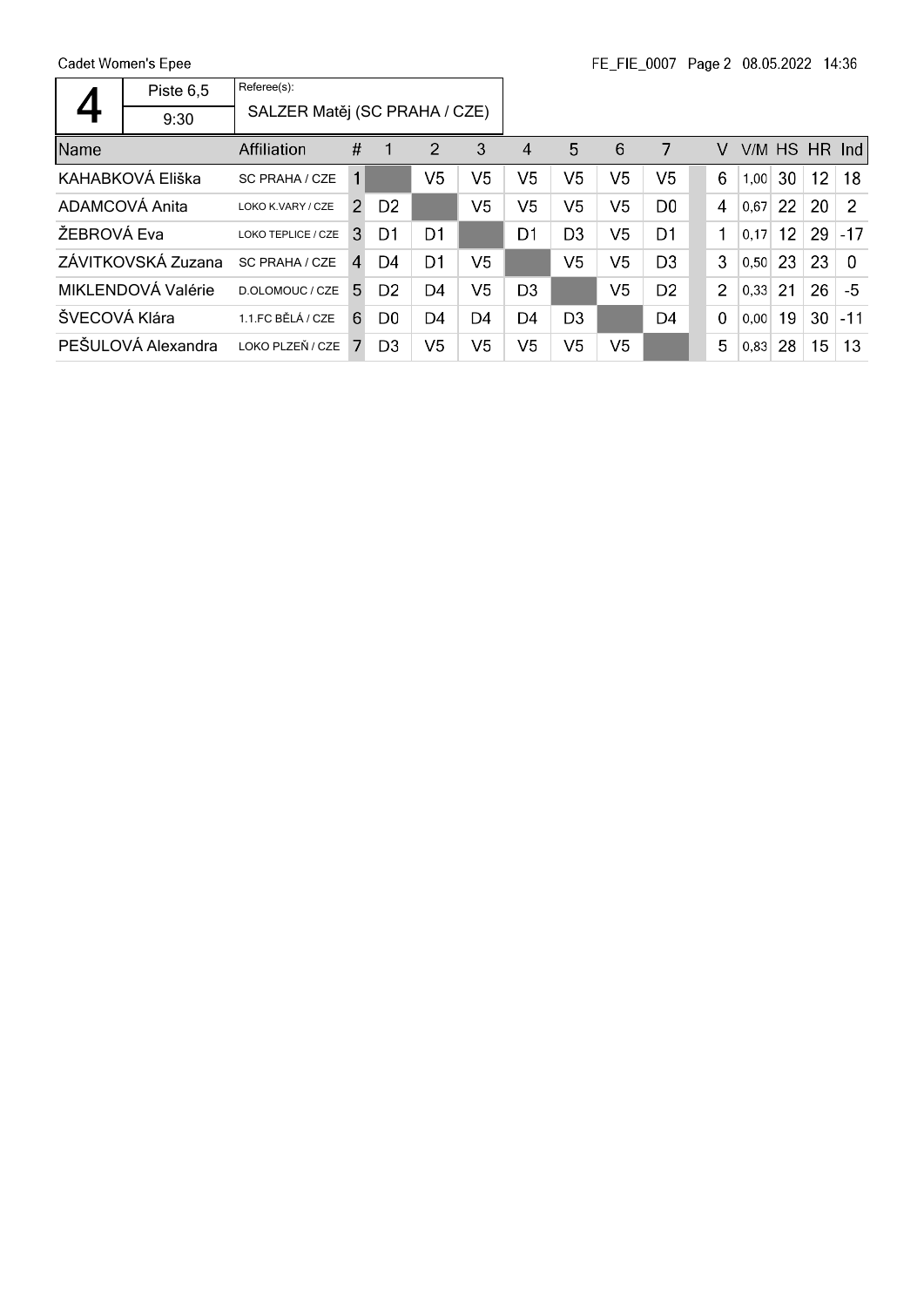

## **Cadet Women's Epee** Seeding for Round #2 - Repechage from 16



Tournament:<br>Date: FIE Document:

Májový kord neděle 8. května 2022 - 9:30 FE\_FIE\_0008

| Seed            | Name                    | Club                 | Country    | V              | V/M   | <b>HS</b>       | HR              | llnd  | <b>Notes</b> |
|-----------------|-------------------------|----------------------|------------|----------------|-------|-----------------|-----------------|-------|--------------|
|                 | ŠAFRÁNKOVÁ Adéla        | 1.1.FC BĚLÁ          | <b>CZE</b> |                | 1.00  | $\overline{35}$ | 17              | $+18$ | Advanced     |
| $\overline{2}$  | KAHABKOVÁ Eliška        | <b>SC PRAHA</b>      | <b>CZE</b> | 6              | 1,00  | 30              | $\overline{12}$ | $+18$ | Advanced     |
| 3               | MARČÍK Sára             | <b>USK PRAHA</b>     | <b>CZE</b> | 6              | 0.86  | 33              | 17              | $+16$ | Advanced     |
| $\overline{4}$  | KAČEROVÁ Kateřina       | <b>SC PRAHA</b>      | <b>CZE</b> | 6              | 0.86  | 34              | 21              | $+13$ | Advanced     |
| 5               | VÁCHOVÁ Tereza          | <b>USK PRAHA</b>     | <b>CZE</b> | 6              | 0,86  | $\overline{33}$ | 25              | $+8$  | Advanced     |
| $\overline{6}$  | CEJNAROVÁ Barbora       | <b>SC PRAHA</b>      | <b>CZE</b> | 6              | 0,86  | $\overline{32}$ | 24              | $+8$  | Advanced     |
| 7               | PEŠULOVÁ Alexandra      | LOKO PLZEŇ           | <b>CZE</b> | 5              | 0,83  | $\overline{28}$ | 15              | $+13$ | Advanced     |
| $\overline{8}$  | COUFALOVÁ Natálie       | D.OLOMOUC            | <b>CZE</b> | 5              | 0,71  | $\overline{31}$ | 22              | +9    | Advanced     |
| 9               | LANDGRAFOVÁ Veronika    | <b>LOKO TEPLICE</b>  | CZE        | 5              | 0,71  | $\overline{30}$ | 22              | $+8$  | Advanced     |
| $\overline{10}$ | ADAMCOVÁ Anita          | LOKO K.VARY          | <b>CZE</b> | 4              | 0.67  | $\overline{22}$ | 20              | $+2$  | Advanced     |
| $\overline{11}$ | NOVÁKOVÁ Žaneta         | LOKO PLZEŇ           | <b>CZE</b> | 4              | 0.57  | 29              | 20              | +9    | Advanced     |
| 12              | TÁBORSKÁ Sofie          | <b>RIEGEL PRAHA</b>  | <b>CZE</b> | $\overline{4}$ | 0,57  | 29              | 23              | $+6$  | Advanced     |
| $\overline{13}$ | VYSLOUŽILOVÁ Vanda      | <b>SC PRAHA</b>      | <b>CZE</b> | 4              | 0.57  | $\overline{30}$ | 26              | $+4$  | Advanced     |
| $\overline{14}$ | ŠMÍDOVÁ Daniela         | D.OLOMOUC            | <b>CZE</b> | 4              | 0,57  | 29              | $\overline{27}$ | $+2$  | Advanced     |
| $\overline{15}$ | ZÁVITKOVSKÁ Zuzana      | <b>SC PRAHA</b>      | <b>CZE</b> | 3              | 0,50  | $\overline{23}$ | 23              | 0     | Advanced     |
| $\overline{16}$ | SLUŠNÁ Karolína         | <b>SC PRAHA</b>      | <b>CZE</b> | 3              | 0,43  | $\overline{30}$ | 24              | $+6$  | Advanced     |
| $\overline{17}$ | <b>YOUSEF Mira</b>      | SPORŠÚNLZ            | UKR        | 3              | 0,43  | $\overline{23}$ | 27              | -4    | Advanced     |
| $\overline{18}$ | BARTOŠKOVÁ Adéla        | <b>SC PRAHA</b>      | <b>CZE</b> | $\overline{3}$ | 0.43  | $\overline{25}$ | $\overline{30}$ | -5    | Advanced     |
| $\overline{19}$ | BARTELSENOVÁ Adriana    | <b>LOKO K.VARY</b>   | <b>CZE</b> | 3              | 0,43  | 23              | 28              | -5    | Advanced     |
| 20              | MIKLENDOVÁ Valérie      | D.OLOMOUC            | <b>CZE</b> | $\overline{2}$ | 0,33  | $\overline{21}$ | 26              | -5    | Advanced     |
| $\overline{21}$ | KOCOURKOVÁ Marie        | <b>SL.LITOMĚŘICE</b> | <b>CZE</b> | $\overline{2}$ | 0.29  | $\overline{25}$ | $\overline{32}$ | $-7$  | Advanced     |
| 22              | BEDNÁŘOVÁ Karolína      | S.BRNO I             | <b>CZE</b> | $\overline{2}$ | 0.29  | $\overline{22}$ | 29              | $-7$  | Advanced     |
| 23              | MATĚJČKOVÁ Lucie        | <b>SL.LITOMĚŘICE</b> | <b>CZE</b> | $\overline{2}$ | 0.29  | $\overline{25}$ | 33              | -8    | Advanced     |
| $\overline{24}$ | KONEČNÁ Petra           | ŠERM LIBEREC         | <b>CZE</b> | $\overline{2}$ | 0,29  | $\overline{21}$ | 29              | -8    | Advanced     |
| 25              | <b>BEDNÁŘOVÁ Eliška</b> | S.S.UH.HRAD.         | CZE        | $\overline{2}$ | 0.29  | $\overline{22}$ | $\overline{32}$ | $-10$ | Advanced     |
| 26              | <b>MARTINEZ Carlota</b> | D.PRAHA              | <b>ESP</b> | $\overline{2}$ | 0,29  | $\overline{17}$ | $\overline{31}$ | $-14$ | Advanced     |
| $\overline{27}$ | ŽEBROVÁ Eva             | <b>LOKO TEPLICE</b>  | <b>CZE</b> | 1              | 0,17  | $\overline{12}$ | 29              | $-17$ | Advanced     |
| 28              | ADAMCOVÁ Šárka          | 1.1.FC BĚLÁ          | <b>CZE</b> | 1              | 0,14  | $\overline{25}$ | $\overline{31}$ | $-6$  | Advanced     |
| 29              | ROVENSKÁ Emma           | <b>SC PRAHA</b>      | <b>CZE</b> | 1              | 0, 14 | $\overline{23}$ | 33              | $-10$ | Advanced     |
| 30              | VYSLOUŽILOVÁ Johana     | <b>SC PRAHA</b>      | <b>CZE</b> | 1              | 0,14  | 11              | 34              | -23   | Advanced     |
| $\overline{31}$ | ŠVECOVÁ Klára           | 1.1.FC BĚLÁ          | <b>CZE</b> | l0             | 0,00  | 19              | 30              | $-11$ | Advanced     |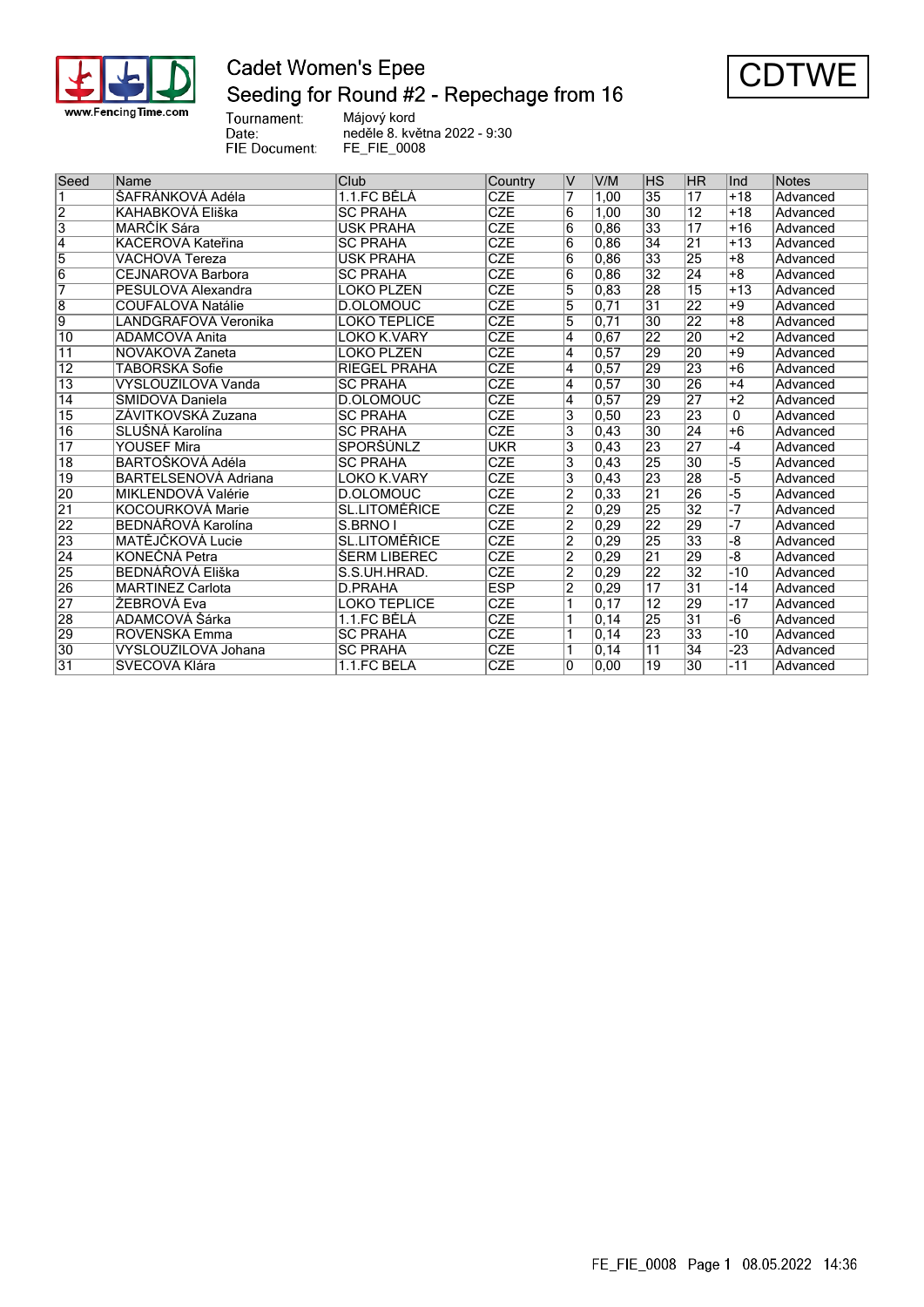| <u>Table of 32</u>                                   | <b>Table A (16)</b>                                                         |
|------------------------------------------------------|-----------------------------------------------------------------------------|
| (1) ŠAFRÁNKOVÁ Adéla<br>1.1.FC BĚLÁ / CZE            | (1) ŠAFRÁNKOVÁ Adéla                                                        |
| (32) -BYE-                                           | 1                                                                           |
| (17) YOUSEF Mira                                     |                                                                             |
| SPORŠÚNLZ / UKR<br>(16) SLUSNA Karolína              | (16) YOUSEF Mira<br>$\overline{2}$<br>15 - 11                               |
| SC PRAHA / CZE<br><u>(9) LANDGRAFOVA Veronika</u>    | Ref: KOŘÍNKOVÁ Miroslava (CZE)                                              |
| LOKO TEPLICE / CZE                                   | (9) LANDGRAFOVA Veronika<br>3<br>15 - 14                                    |
| <u>(24) KONEČNÁ Petra</u><br>ŠERM LIBEREC / CZE      | Ref: KARÁSEK Libor (CZE)                                                    |
| (25) BEDNAROVA Eliška<br>S.S.UH.HRAD. / CZE          | (8) COUFALOVA Natálie<br>4                                                  |
| (8) COUFALOVA Natálie<br>D.OLOMOUC / CZE             | Ref: VINCENCOVÁ Ester (CZE)                                                 |
| (5) VACHOVA Tereza<br><b>USK PRAHA / CZE</b>         |                                                                             |
| <u>(28) ADAMCOVÁ Šárka</u>                           | (5) VÁCHOVÁ Tereza<br>5<br>Ref: SALZER Matěj (CZE)                          |
| 1.1.FC BĚLÁ / CZE<br><u>(21) KOCOURKOVÁ Marie</u>    |                                                                             |
| SL.LITOMĚŘICE / CZE<br>(12) TABORSKA Sofie           | (12) KOCOURKOVÁ Marie<br>6<br>$15 - 11$                                     |
| RIEGEL PRAHA / CZE                                   | Ref: LÁTAL Martin (CZE)                                                     |
| (13) VYSLOUZILOVA Vanda<br>SC PRAHA / CZE            | (13) MIKLENDOVA Valérie<br>7                                                |
| (20) MIKLENDOVA Valérie<br>D.OLOMOUC / CZE           | 15 - 9<br>Ref: DURYCH Martin (CZE)                                          |
| (29) ROVENSKA Emma<br>SC PRAHA / CZE                 | (4) ROVENSKA Emma                                                           |
| (4) KACEROVA Kateřina<br>SC PRAHA / CZE              | 8<br>15 - 12<br>Ref: KOŘÍNKOVÁ Miroslava (CZE)                              |
| (3) MARCIK Sára                                      |                                                                             |
| <b>USK PRAHA / CZE</b><br>(30) VYSLOUŽILOVÁ Johana   | (3) MARČÍK Sára<br>9                                                        |
| SC PRAHA / CZE<br>(19) BARTELSENOVÁ Adriana          | Ref: KARÁSEK Libor (CZE)                                                    |
| LOKO K.VARY / CZE                                    | <u>(14) ŠMÍDOVÁ Dan</u> iela<br>10<br>15 - 9                                |
| (14) ŠMÍDOVÁ Daniela<br>D.OLOMOUC / CZE              | Ref: VINCENCOVÁ Ester (CZE)                                                 |
| (11) NOVÁKOVÁ Žaneta<br>LOKO PLZEŇ / CZE             | <u>(11) NOVÁKOVÁ Žaneta</u>                                                 |
| (22) BEDNÁŘOVÁ Karolína<br>S.BRNO I / CZE            | 11<br>15 - 10<br>Ref: SALZER Matěj (CZE)                                    |
| (27) ZEBROVA Eva<br>LOKO TEPLICE / CZE               |                                                                             |
| (6) CEJNAROVA Barbora                                | (6) CEJNAROVA Barbora<br>12<br>15 - 1<br>Ref: LÁTAL Martin (CZE)            |
| SC PRAHA / CZE<br>(7) PESULOVA Alexandra             |                                                                             |
| LOKO PLZEŇ / CZE                                     | <u>(7) PEŠULOVÁ Alexandra</u><br>13<br>15 - 12                              |
| (26) MARTINEZ Carlota<br>D.PRAHA / ESP               | Ref: VINCENCOVÁ Ester (CZE)                                                 |
| <u> (23) MATĚJČKOVÁ Lucie</u><br>SL.LITOMĚŘICE / CZE | (10) ADAMCOVÁ Anita<br>14                                                   |
| (10) ADAMCOVA Anita<br>LOKO K.VARY / CZE             | 15 - 10<br>Ref: DURYCH Martin (CZE)                                         |
| (15) ZAVITKOVSKA Zuzana<br>SC PRAHA / CZE            |                                                                             |
| (18) BARTOŠKOVÁ Adéla<br>SC PRAHA / CZE              | <u>(15) ZAVITKOVSKA Zuzana.</u><br>15<br>15 - 9<br>Ref: KARÁSEK Libor (CZE) |
| (31) SVECOVÁ Klára                                   |                                                                             |
| 1.1.FC BĚLÁ / CZE<br>(2) KAHABKOVÁ Eliška            | (2) KAHABKOVÁ Eliška<br>16<br>15 - 10                                       |
| SC PRAHA / CZE                                       | Ref: KOŘÍNKOVÁ Miroslava (CZE)                                              |

# CDTW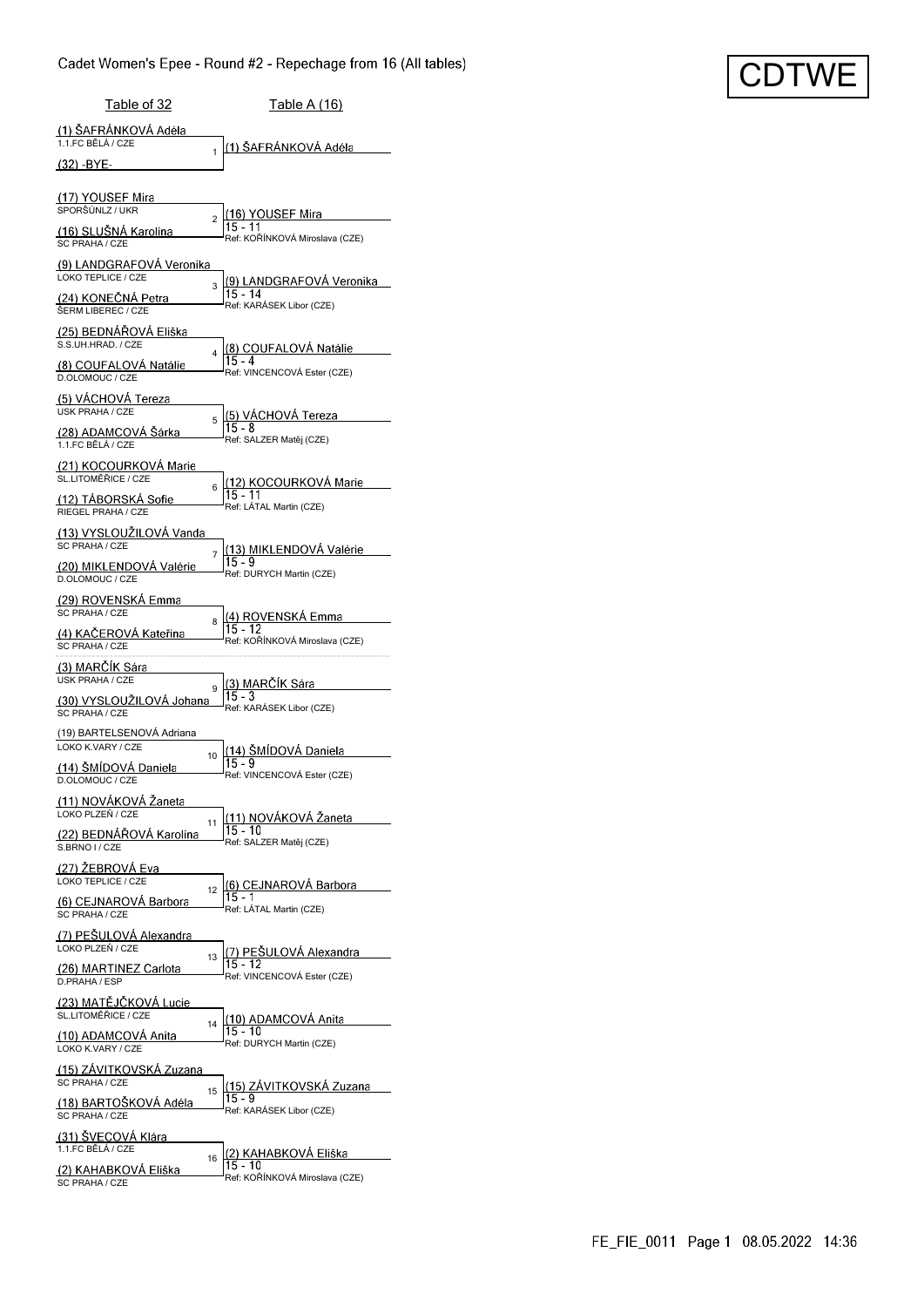| CDTWE |
|-------|
|       |

| <u>Table A (16)</u>                                                                                               | Table $B(8)$                                                                                 |                                               |
|-------------------------------------------------------------------------------------------------------------------|----------------------------------------------------------------------------------------------|-----------------------------------------------|
| (1) ŠAFRÁNKOVÁ Adéla<br>11FC BÉLÁ / CZF<br>(16) YOUSEF Mira<br>SPORŠÚNLZ / UKR                                    | <u>(1) ŠAFRÁNKOVÁ</u> Adéla<br>15 - 13<br>Ref: SALZER Matěj (CZE)                            | (1) ŠAFRÁNKOVÁ Adéla<br>1<br>15 - 10          |
| (9) LANDGRAFOVÁ Veronika<br>LOKO TEPLICE / CZE<br>(8) COUFALOVÁ Natálie<br>D.OLOMOUC / CZE                        | (8) COUFALOVÁ Natálie<br>$\overline{2}$<br>$15 - 9$<br>Ref: LÁTAL Martin (CZE)               | Ref: KARÁSEK Libor (CZE)                      |
| (5) VÁCHOVÁ Tereza<br><b>USK PRAHA / CZE</b><br>(12) KOCOURKOVÁ Marie<br>SL LITOMĚŘICE / CZE                      | (5) VÁCHOVÁ Tereza<br>3<br>$15 - 14$<br>Ref: VINCENCOVÁ Ester (CZE)                          | (4) ROVENSKÁ Emma<br>$\overline{2}$<br>15 - 5 |
| (13) MIKLENDOVÁ Valérie<br>D.OLOMOUC / CZE<br>(4) ROVENSKÁ Emma<br>SC PRAHA / CZE                                 | <u>(4) ROVENSKÁ Emma</u><br>$\overline{\mathbf{A}}$<br>$15 - 11$<br>Ref: DURYCH Martin (CZE) | Ref: KOŘÍNKOVÁ Miroslava (CZE)                |
| (3) MARČÍK Sára<br><b>USK PRAHA / CZE</b><br>(14) ŠMÍDOVÁ Daniela<br>D.OLOMOUC / CZE                              | (3) ŠMÍDOVÁ Daniela<br>5<br>$15 - 11$<br>Ref: KARÁSEK Libor (CZE)                            | k3) ŠMÍDOVÁ Daniela<br>3<br>15 - 9            |
| (11) NOVÁKOVÁ Žaneta<br>LOKO PLZEŇ / CZE<br>(6) CEJNAROVÁ Barbora<br>SC PRAHA / CZE                               | (6) CEJNAROVÁ Barbora<br>6<br>$15 - 11$<br>Ref: KOŘÍNKOVÁ Miroslava (CZE)                    | Ref: LÁTAL Martin (CZE)                       |
| (7) PEŠULOVÁ Alexandra<br>LOKO PLZEŇ / CZE<br>(10) ADAMCOVA Anita<br>LOKO K.VARY / CZE<br>(15) ZÁVITKOVSKÁ Zuzana | (7) PEŠULOVÁ Alexandra<br>7<br>$15 - 11$<br>Ref: LÁTAL Martin (CZE)                          | (2) ZÁVITKOVSKÁ Zuzana<br>$\overline{4}$      |
| SC PRAHA / CZE<br>(2) KAHABKOVÁ Eliška<br><b>SC PRAHA / CZE</b>                                                   | (2) ZÁVITKOVSKÁ Zuzana<br>8<br>$15 - 12$<br>Ref: VINCENCOVÁ Ester (CZE)                      | Ref: KARÁSEK Libor (CZE)                      |

#### Table C (8)

| (9) YOUSEF Mira                                 |                |                                          |
|-------------------------------------------------|----------------|------------------------------------------|
| SPORŠÚNLZ / UKR                                 |                | (9) YOUSEF Mira                          |
| (16) LANDGRAFOVÁ Veronika<br>LOKO TEPLICE / CZE |                | $15 - 3$<br>Ref: SALZER Matěj (CZE)      |
| (13) KOCOURKOVÁ Marie<br>SL.LITOMĚŘICE / CZE    |                | 12) MIKLENDOVÁ Valérie                   |
| (12) MIKLENDOVÁ Valérie<br>D.OLOMOUC / CZE      | $\mathfrak{p}$ | $15 - 6$<br>Ref: SALZER Matěj (CZE)      |
| (11) MARČÍK Sára                                |                |                                          |
| <b>USK PRAHA / CZE</b>                          | $\mathbf{a}$   | (11) MARČÍK Sára                         |
| (14) NOVÁKOVÁ Žaneta<br>LOKO PLZEŇ / CZE        |                | $15 - 10$<br>Ref: VINCENCOVÁ Ester (CZE) |
| (15) ADAMCOVÁ Anita                             |                |                                          |
| LOKO K.VARY / CZE                               |                | <u>10) KAHABKOVÁ El</u> iška             |
|                                                 |                |                                          |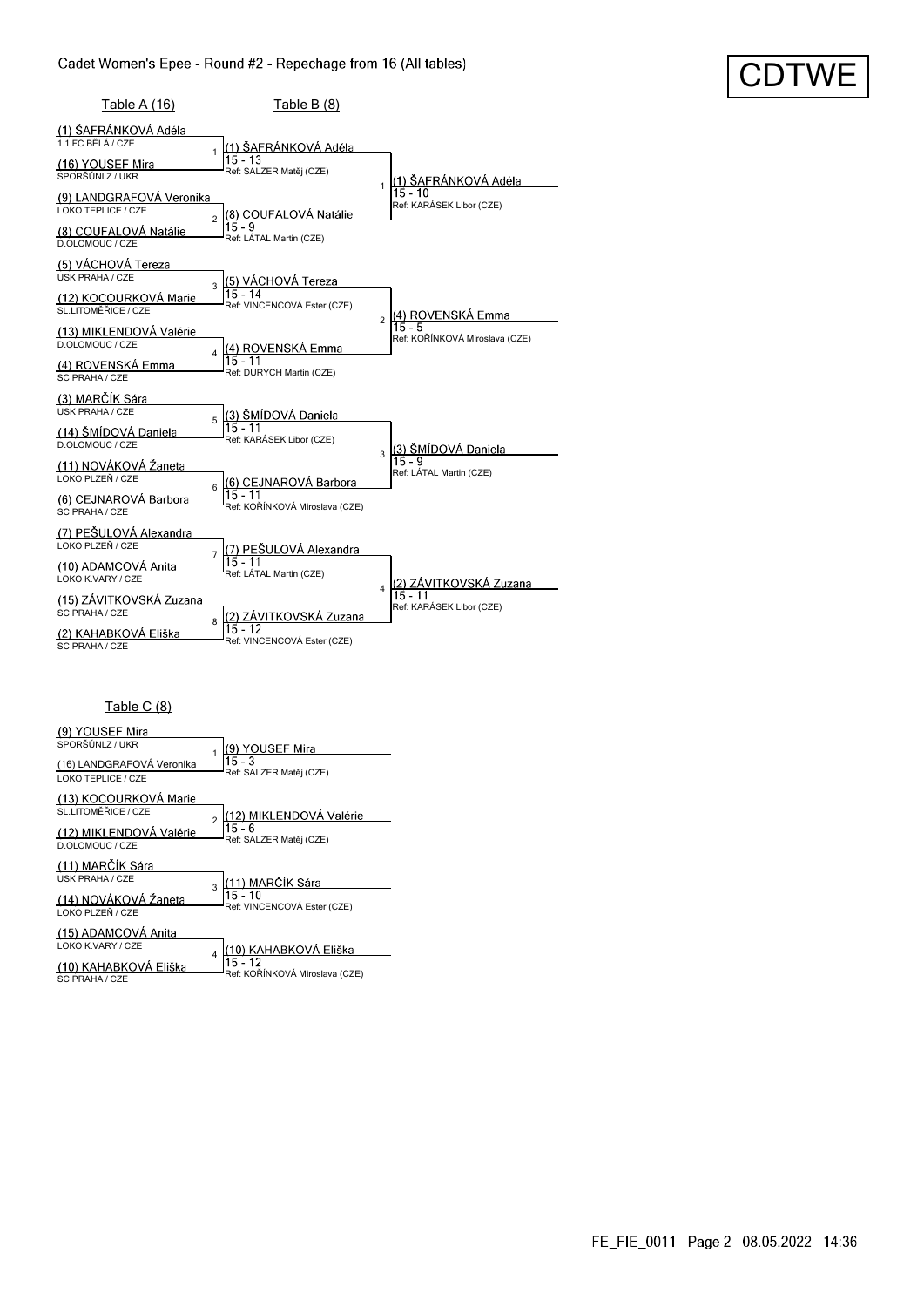

#### Table D (8)

| (5) VÁCHOVÁ Tereza<br><b>USK PRAHA / CZE</b><br>(12) MIKLENDOVÁ Valérie<br>D.OLOMOUC / CZE | (5) MIKLENDOVÁ Valérie<br>$15 - 11$<br>Ref: VINCENCOVÁ Ester (CZE) |
|--------------------------------------------------------------------------------------------|--------------------------------------------------------------------|
| (9) KAHABKOVÁ Eliška                                                                       | (8) COUFALOVÁ Natálie                                              |
| SC PRAHA / CZE                                                                             | $\mathfrak{p}$                                                     |
| (8) COUFALOVÁ Natálie                                                                      | 12 - 11                                                            |
| D.OLOMOUC / CZE                                                                            | Ref: KARÁSEK Libor (CZE)                                           |
| (7) PEŠULOVÁ Alexandra                                                                     | <u>7) PEŠULOVÁ Alexandra</u>                                       |
| I OKO PI ZEŇ / CZE                                                                         | k                                                                  |
| (10) MARČÍK Sára                                                                           | $15 - 11$                                                          |
| <b>USK PRAHA / CZE</b>                                                                     | Ref: SALZER Matěj (CZE)                                            |
| (11) YOUSEF Mira<br>SPORŠÚNLZ / UKR<br>(6) CEJNAROVÁ Barbora<br>SC PRAHA / CZE             | <b>YOUSEF Mira</b><br>15 - 13<br>Ref: KOŘÍNKOVÁ Miroslava (CZE)    |



FE\_FIE\_0011 Page 3 08.05.2022 14:36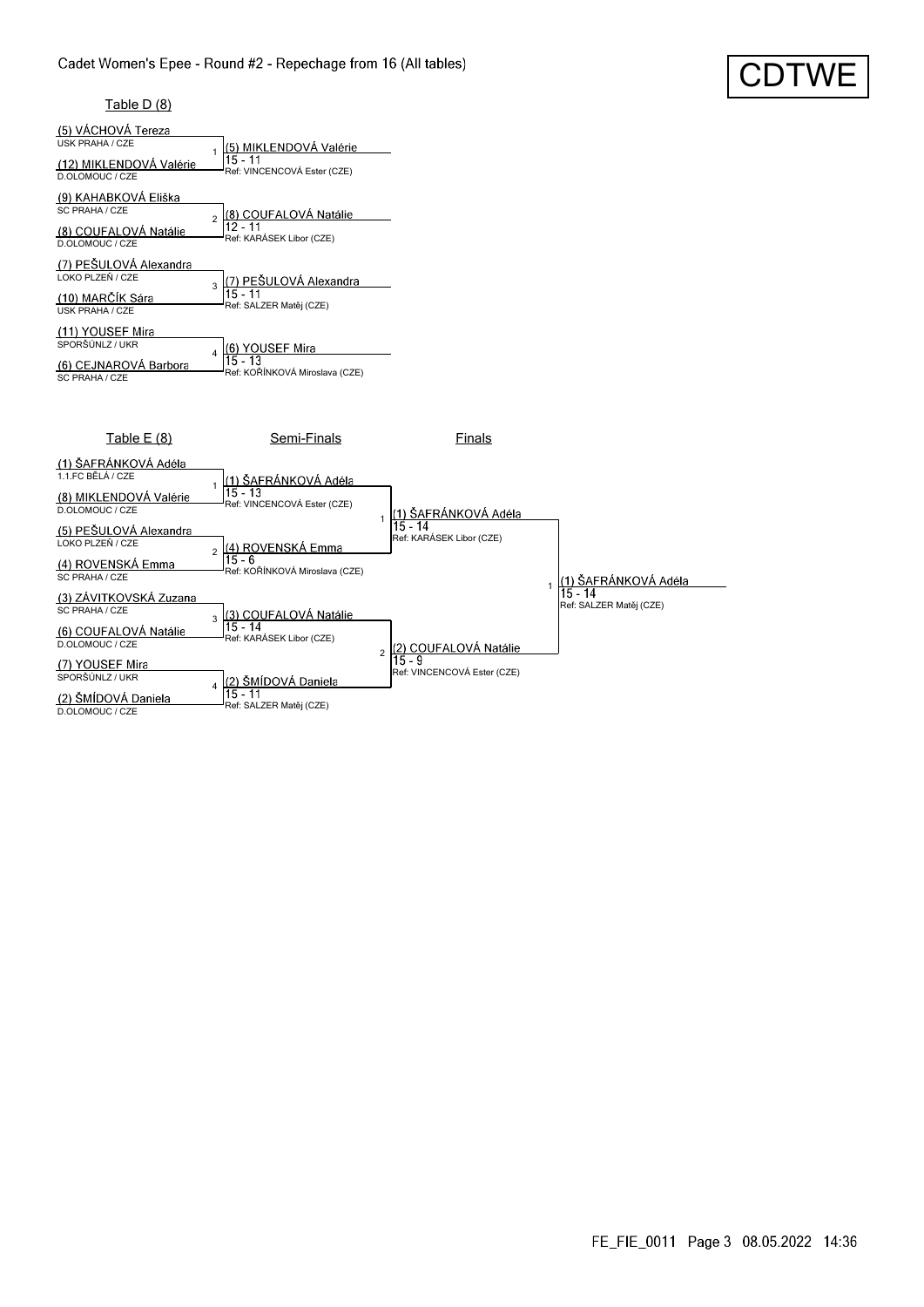

### **Cadet Women's Epee Final Ranking**



Tournament:<br>Date: Májový kord neděle 8. května 2022 - 9:30 FIE Document: FE\_FIE\_0012

| Place           | Name                     | Clubs                | Country    | <b>Birthdate</b> |
|-----------------|--------------------------|----------------------|------------|------------------|
| $\overline{1}$  | ŠAFRÁNKOVÁ Adéla         | 1.1.FC BĚLÁ          | <b>CZE</b> | 06.06.2006       |
| $\overline{2}$  | <b>COUFALOVÁ Natálie</b> | D.OLOMOUC            | <b>CZE</b> | 27.05.2008       |
| 3T              | ŠMÍDOVÁ Daniela          | D.OLOMOUC            | <b>CZE</b> | 16.04.2005       |
| 3T              | ROVENSKÁ Emma            | <b>SC PRAHA</b>      | <b>CZE</b> | 10.08.2007       |
| $\overline{5}$  | PEŠULOVÁ Alexandra       | LOKO PLZEŇ           | <b>CZE</b> | 13.02.2007       |
| $\overline{6}$  | ZÁVITKOVSKÁ Zuzana       | <b>SC PRAHA</b>      | <b>CZE</b> | 25.01.2008       |
| 7               | YOUSEF Mira              | SPORŠÚNLZ            | <b>UKR</b> |                  |
| $\overline{8}$  | MIKLENDOVÁ Valérie       | D.OLOMOUC            | <b>CZE</b> | 01.05.2007       |
| $\overline{9}$  | KAHABKOVÁ Eliška         | <b>SC PRAHA</b>      | <b>CZE</b> | 13.03.2008       |
| 10              | MARČÍK Sára              | USK PRAHA            | <b>CZE</b> | 13.06.2006       |
| $\overline{11}$ | VÁCHOVÁ Tereza           | <b>USK PRAHA</b>     | <b>CZE</b> | 07.01.2005       |
| $\overline{12}$ | <b>CEJNAROVÁ Barbora</b> | <b>SC PRAHA</b>      | <b>CZE</b> | 22.04.2007       |
| $\overline{13}$ | LANDGRAFOVÁ Veronika     | LOKO TEPLICE         | <b>CZE</b> | 02.08.2008       |
| $\overline{14}$ | ADAMCOVÁ Anita           | LOKO K.VARY          | <b>CZE</b> | 22.01.2006       |
| $\overline{15}$ | NOVÁKOVÁ Žaneta          | LOKO PLZEŇ           | <b>CZE</b> | 01.12.2008       |
| $\overline{16}$ | KOCOURKOVÁ Marie         | <b>SL.LITOMĚŘICE</b> | <b>CZE</b> | 04.11.2005       |
| $\overline{17}$ | KAČEROVÁ Kateřina        | <b>SC PRAHA</b>      | <b>CZE</b> | 06.10.2007       |
| $\overline{18}$ | TÁBORSKÁ Sofie           | <b>RIEGEL PRAHA</b>  | <b>CZE</b> | 10.01.2008       |
| 19              | VYSLOUŽILOVÁ Vanda       | <b>SC PRAHA</b>      | <b>CZE</b> | 13.01.2007       |
| 20              | SLUŠNÁ Karolína          | <b>SC PRAHA</b>      | <b>CZE</b> | 23.09.2006       |
| $\overline{21}$ | BARTOŠKOVÁ Adéla         | <b>SC PRAHA</b>      | <b>CZE</b> | 26.11.2009       |
| 22              | BARTELSENOVÁ Adriana     | LOKO K.VARY          | <b>CZE</b> | 17.05.2006       |
| 23              | BEDNÁŘOVÁ Karolína       | S.BRNO I             | <b>CZE</b> | 26.01.2008       |
| $\overline{24}$ | MATĚJČKOVÁ Lucie         | SL.LITOMĚŘICE        | <b>CZE</b> | 03.07.2006       |
| 25              | KONEČNÁ Petra            | <b>SERM LIBEREC</b>  | <b>CZE</b> | 01.01.2006       |
| 26              | <b>BEDNÁŘOVÁ Eliška</b>  | S.S.UH.HRAD.         | <b>CZE</b> | 14.09.2008       |
| $\overline{27}$ | <b>MARTINEZ Carlota</b>  | D.PRAHA              | <b>ESP</b> | 11.08.2007       |
| 28              | ŽEBROVÁ Eva              | LOKO TEPLICE         | <b>CZE</b> | 19.05.2008       |
| 29              | ADAMCOVÁ Šárka           | 1.1.FC BĚLÁ          | <b>CZE</b> | 05.05.2006       |
| $\overline{30}$ | VYSLOUŽILOVÁ Johana      | <b>SC PRAHA</b>      | <b>CZE</b> |                  |
| $\overline{31}$ | ŠVECOVÁ Klára            | 1.1.FC BĚLÁ          | <b>CZE</b> | 17.12.2006       |